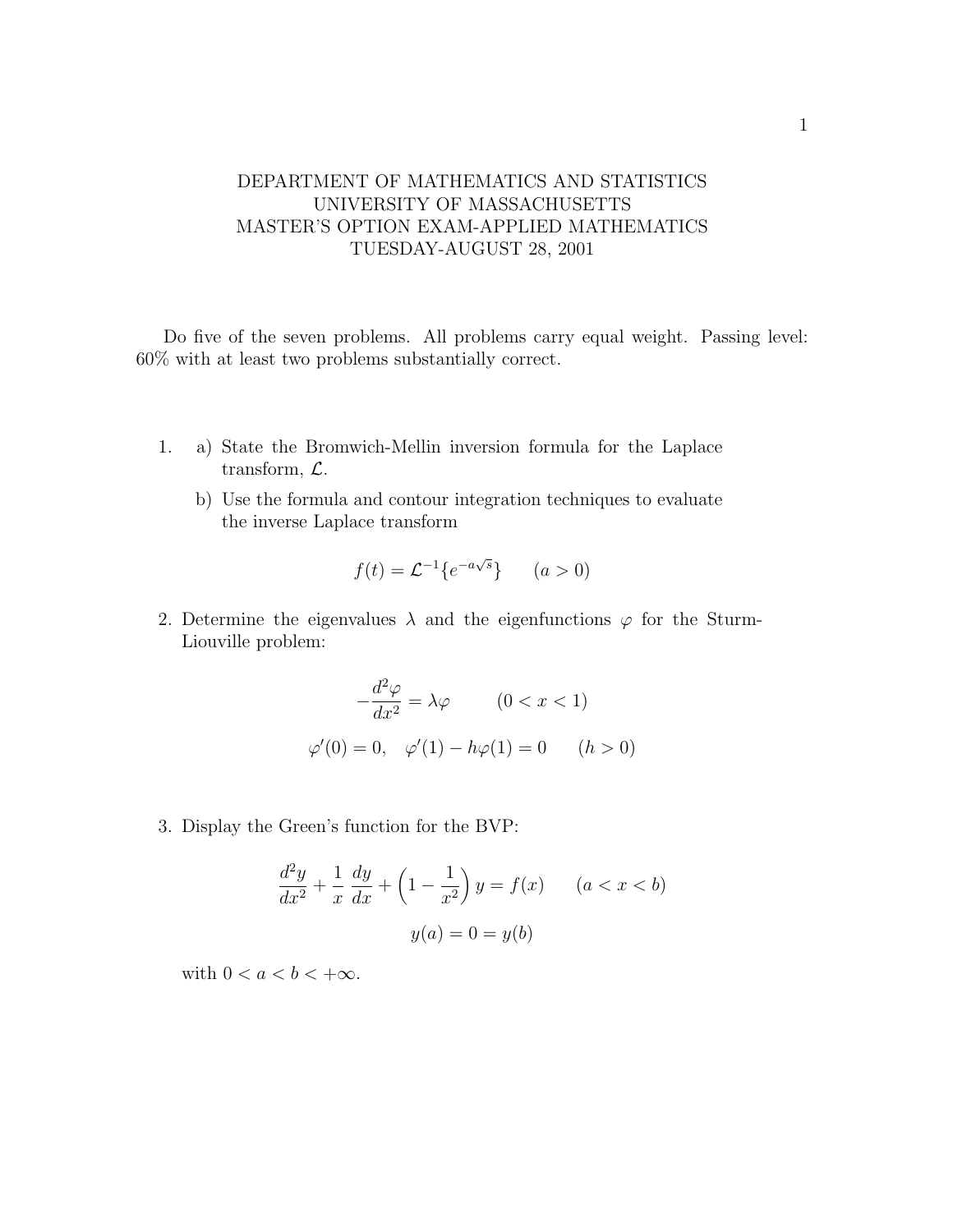4. Find the potential  $u = u(r, \theta)$  in the sector:

| $\int \Delta u = 0$                | $\sin$               | $0 < r < a, 0 < \theta < \alpha$ |
|------------------------------------|----------------------|----------------------------------|
| $\langle u=0 \text{ on } \rangle$  | $\theta = 0, \alpha$ | (0 < r < a)                      |
| $\bigcup u = f(\theta)$ on $r = a$ |                      | $(0 < \theta < \alpha)$          |

5. A thin circular ring of radius  $a$  and thermal conductivity  $K$  is initially raised to a nonuniform temperature, and then it is left to cool. The governing equation is

$$
\frac{\partial u}{\partial t} = \frac{K}{a^2} \frac{\partial^2 u}{\partial \theta^2} - H(u - U)
$$

and the initial condition is  $u(\theta, 0) = u_0(\theta)$ .

- a) Explain the physical meaning of the constants  $K, H$  and  $U$ .
- b) Solve this IBVP by the Fourier series method.
- 6. At time  $t = 0$ , a string with ends fastened at  $x = 0$  and  $x = 1$  is plucked at the point  $x = p \ (0 \lt p \lt 1)$ , and then released without initial velocity. The initial displacement  $u(x, 0)$  is linear on  $0 < x < p$  and  $p < x < 1$ , and  $u(p, 0) = h$ . Find the vibrations of the displacement  $u(x, t)$  for  $t > 0$  in a series form.